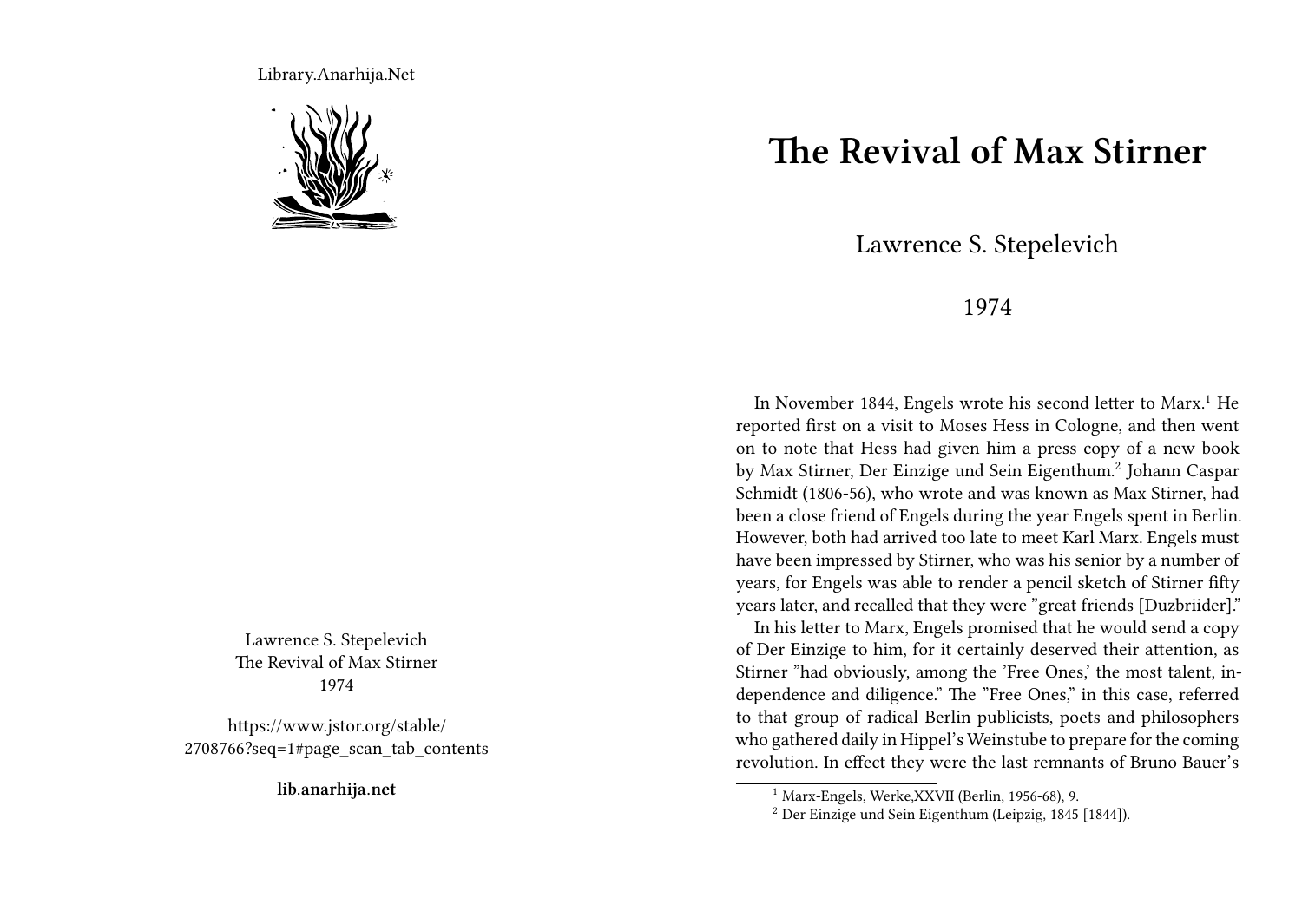"Doktorklub," the same club which had once numbered Marx as a prominent member.

Shortly after having met Stirner in the Fall of 1842, Engels, in a crude ink sketch, gave a visual impression of what it must have been like during a typical evening among the "Free one."<sup>3</sup> The radical Hegelians, Kiippen, Ruge, Rutenburg, and others, are seen in varying degrees of drunkenness and argumentation. In the confusion of the cafe, only the figure of Stirner is silent and withdrawn. This sketch of Engels has well captured the character of Stirner, for it is not the portrait of a serene spirit, but of a detached and reflective one, not angry but ironic, less bitter than satiric, and it is this same spirit which stands forth in Der Einzige und sein Eigenthum, or as the major English edition would have it, The Ego and His Own<sup>4</sup>

Among the "Free Ones," Stirner was then known as the author of a few articles, and as a failed candidate for the doctorate at the University of Berlin. The appearance of The Ego and His Own came as a shock, for it immediately established Stirner among the most formidable opponents of the very people with which he had seemed to have so much in common. The communists, the critical philosophers, the humanitarians and reformers of every degree were assailed in Stirner's philosophy, a philosophy which Engels labeled "Egoism." In the same letter to Marx, Engels was well aware of the extreme nature of this philosophy. Engels judged that Stirner had indeed captured "the essence of present society and present man," and it called for an answer.

The answer that developed was included within The German Ideology. This abusive and exhaustive rebuttal of Stirner's book filled more pages than that book itself. And in the unpublishable Ger-

<sup>3</sup> Werke,XXVII, 400.

<sup>&</sup>lt;sup>4</sup> M. Stirner, The Ego and His Own, trans. Steven T. Byington (New York, 1963). All citations are taken from this edition.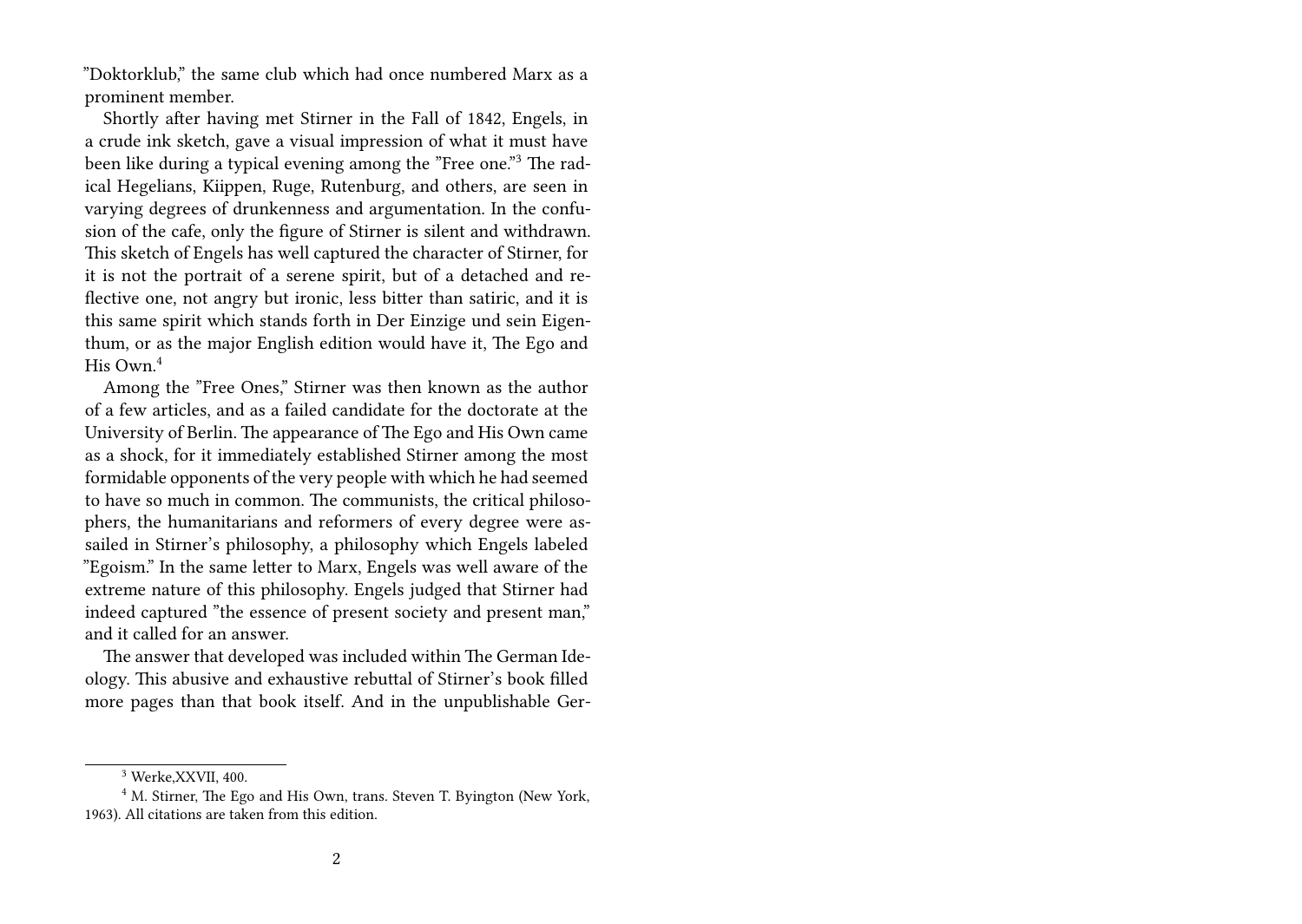man Ideology, as Isaiah Berlin has described it, Stirner "is pursued through five hundred pages of heavy-handed mockery and insult"<sup>5</sup>

Besides Marx and Engels, a number of others hurried to publish a response against Stirner's thesis. Among the young Hegelians, Bruno Bauer, Arnold Ruge, Moses Hess, and even the famous Feuerbach joined forces in order to combat Stirner's menacing doctrine of Egoism. But-the speculative excitement was as brief as it was furious, and the political events of 1848 obliterated the traces of those philosophical struggles which had preceded them. And so, although Stirner's work had not fallen stillborn from the press, it had certainly died in its infancy. Stirner himself died, in obscurity and poverty, a dozen years after the publication of his singular work. His later writings were both few and disappointing.

In 1887, thirty-nine years after the first appearance of Der Einzige, a Scottish poet turned Germanophile, John Henry Mackay, happened to read a brief citation regarding Stirner in Lange's History of Materialism. In part it read, "The man who in German literature has most preached Egoism recklessly and logically- Max Stirner-finds himself in distinct opposition to Feuerbach."

Mackay's curiosity was satisfied a year later when he managed to secure a copy of Der Einzige. He immediately became a disciple of Stirner, and almost singlehandedly- as he later claimedsparked what has since been called the "Stirner renaissance." By 1900, Stirner had become something more than a philosophical fad, and yet he remained, as ever, much less than a major figure. The Stirner revival was concurrent with the discovery of Nietzsche, with Stirner playing the role of a proto-Nietzsche. As Karl Lowith has said, "Stirner has often been compared with Nietzsche, to the point of asserting that Stirner was the 'intellectual arsenal' from which Nietzsche derived his weapon<sup>"6</sup>

<sup>5</sup> 1. Berlin, Karl Marx (New York, 1963), 143.

<sup>6</sup> W. Lowith, From Hegel to Nietzsche (New York, 1964), 187.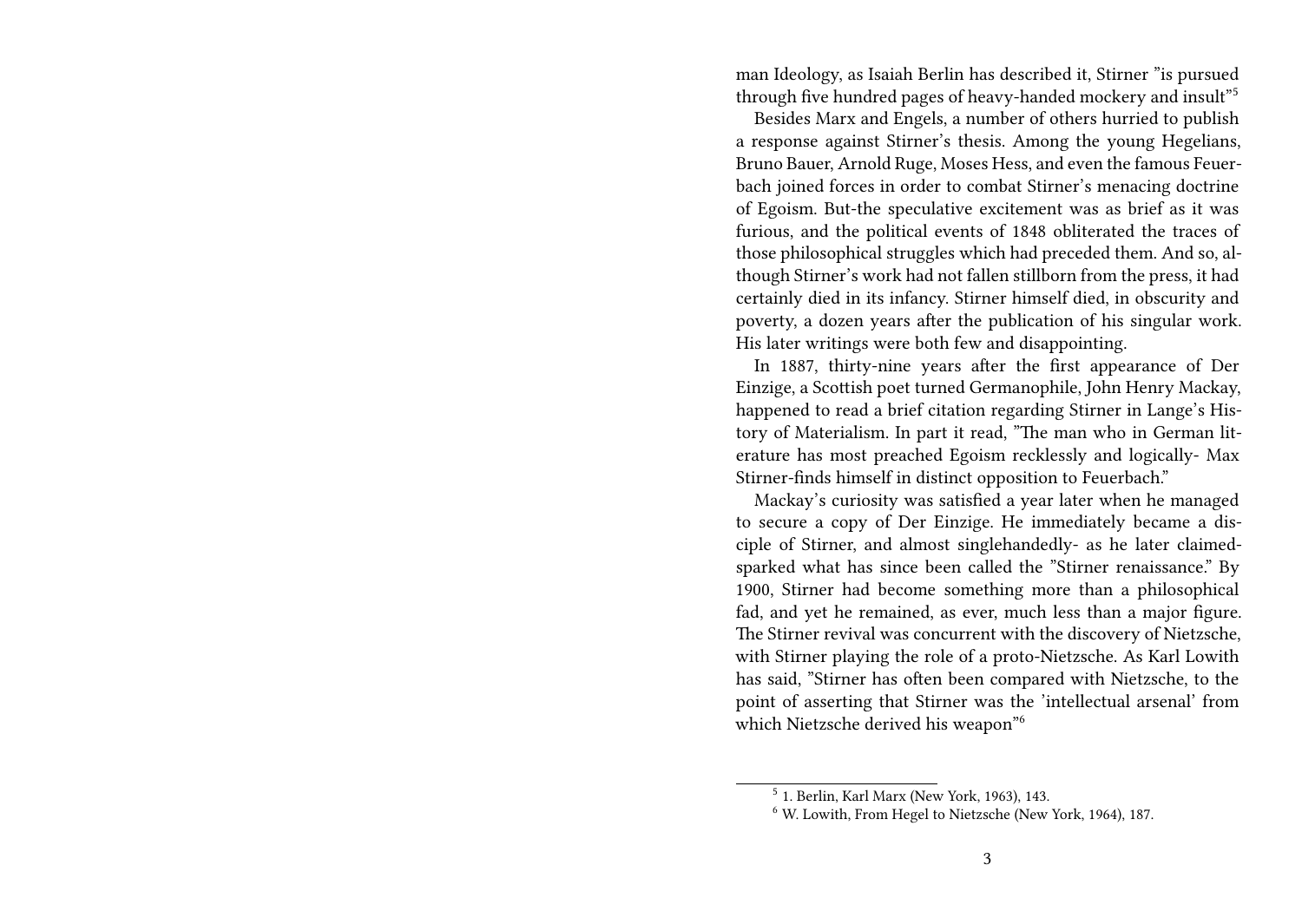Indeed, they have much in common. The public interest over anarchy also quickened the Stirner renaissance, for was it not Engels himself who, in 1888, declared Stirner "the prophet of contemporary anarchism"<sup>7</sup>

The publication history of The Ego and His Own attests to the strength of the first Stirner revival. Forty-nine editions appeared between 1900 and 1929. Of these, there were fourteen German editions, the rest were in translation, with ten Russian editions, seven Japanese editions, and six English editions. The remaining editions were published in French, Spanish, Italian, Dutch, and Polish.<sup>8</sup>

But once again, as before, interest in Stirner faded, and from the thirties to the present, he had remained virtually unnoticed. Even among the few who knew of him, opinion was radically divided. Most of these few must have agreed with James Joll, who simply declared that "Stirner was not a very important thinker nor a very interesting one." But there were a few, during that period, who better understood the meaning of Stirner. In 1939, Sidney Hook indicated that the forgotten debate between Marx and Stirner involved "the fundamental problems of any possible system of ethics or public morality,"<sup>9</sup> and in 1939, Isaiah Berlin noted that "the theory of the alienation of the proletarians was enunciated by Max Stirner at least one year before marx.<sup>10</sup>

But these voices were in the minority of a minority.

Then, in 1968, a new German edition of Der Einzige, the first since 1929, made its appearance.<sup>11</sup> It had been preceded, two years earlier, of the Geist, Sterner rejected it. He chose to be without presupposition, without past value or vocation. The final paragraph of The Ego and His 0wn reads:

<quote>I am the owner of my might, and I am so when I know myself as unique. In the unique one the owner himself returns in to his creative nothing, of which he is born. Every higher essence above me, be it God, be it man, weakens the feeling of uniqueness, and pales only before the sun of this consciousness. If I concern myself for myself, the unique one, then my concern rests on its transitory, mortal creator, who consumes himself, and I may say: All things are nothing to me. $26$  </quote>

This radical denial, the final demonic Nay-saying, can stand as either a beginning or an end. Stirner prepares for either Nietszche's Yea-saying or the existentialist termination of the role of reason in history.

<sup>&</sup>lt;sup>7</sup> 'F. Engels, Ludwig Feuerbach and the Outcome of Classical German Philosophy (New York, 1941), 17.

<sup>8</sup> Fora complete bibliography: Hans G. Helms, Die Ideology der anonymen Gesellschaft (Cologne, 1966), 510-600.

<sup>9</sup> S.Hook, From Hegel to Marx (Ann Arbor, 1962; New York, 1936'), 165.

<sup>10</sup> Karl Marx, op. cit., 15.

<sup>&</sup>lt;sup>11</sup> "Hans G. Helms, ed., Max Stirner: Der Einzige und sein Eigentum und andere Schriften (Munich, 1968).

<sup>26</sup> Idem, Ego, 336.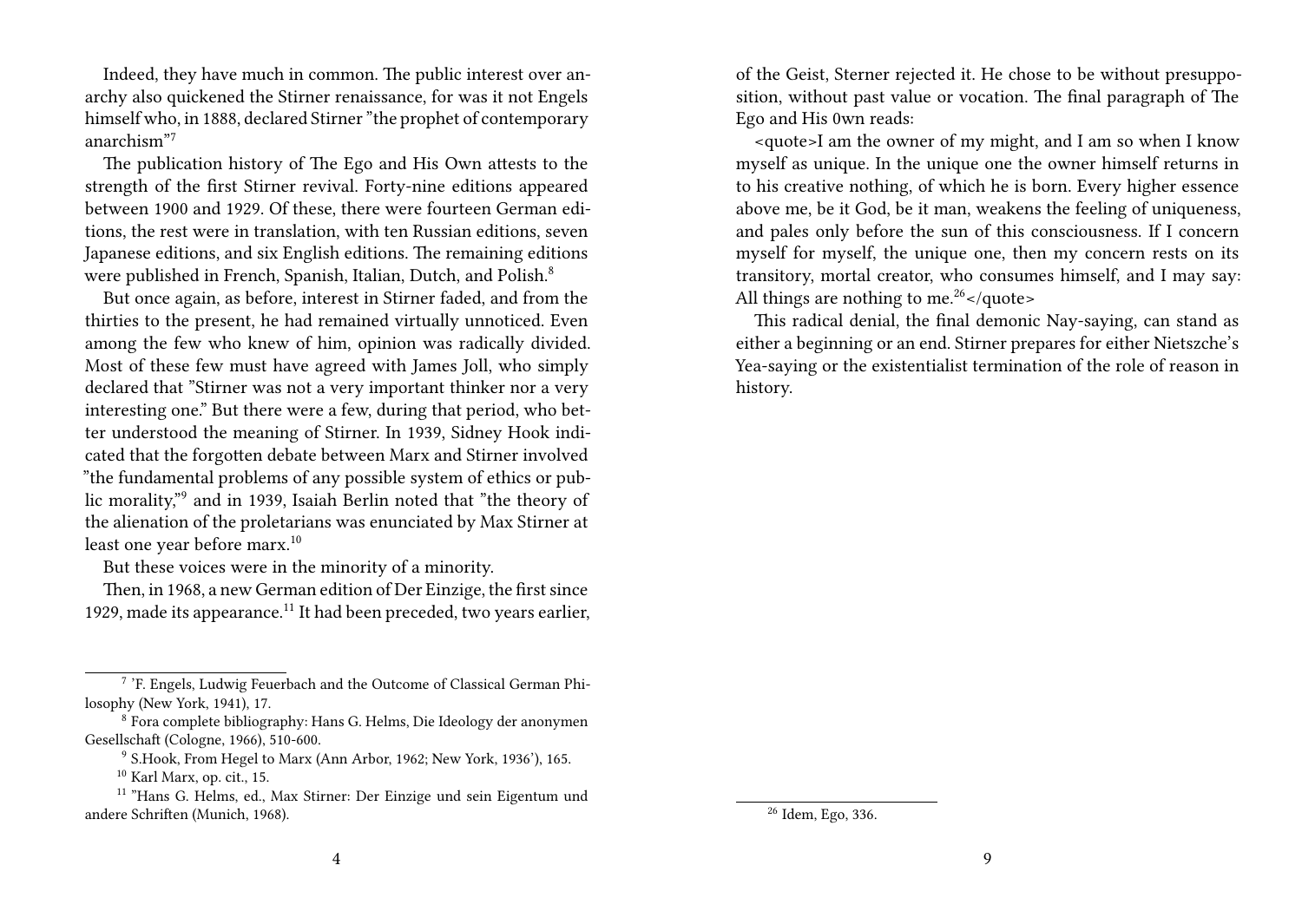servitude under God only to be pressed into the service of Man. From God alone, to Christ, the God-as-Man, to Feuerbach's Manas-God, nothing had changed except the abode of God. As Stirner concluded, "The HUMAN religion is only the last metamorphosis of the Christian religion."

When the transcendent God of Aquinas became incarnate in Hegel and humanized in Feuerbach, it was left for Stirner to take the final step and declare the individual to be whatever God there need be. If to Aquinas God is the presupposition of finite being, and to Hegel the presupposition is featureless Being awaiting determination, and to Feuerbach it is Man, to Stirner it becomes the unique ego, Der Einzige.

I on my part start from a presupposition in presupposing myself but my presupposition does not struggle for its perfection like "Man struggling for his perfection," but only serves me to enjoy it and consume it. I consume my presupposition, and nothing else, and exist only in consuming it.  $\dots$  I am creator and creature in one<sup>24</sup>

In short, as a good egoist, he serves only himself. At this point one can agree with Mehring's judgment on Stirner-that he was "the last offshoot of Hegelian Philosophy"-but only if it be taken, as it was not intended, to indicate that the egotism of Stirner was both a destined upshot and negation of Hegel's dialectical inevitability. Karl Liiwith's judgment is similar to Mehring's, but differs in connotation:

Stirner's book . . . has usually been considered the anarchic product of an eccentric, but it is in reality an ultimate logical consequence of Hegel's historical system which-allegorically displaced-it reproduced exactly.<sup>25</sup>

Stirner, like Hegel, saw himself as the heir of a spiritual line which could be traced to the origins of conscious history. But whereas Hegel accepted this patrimony, becoming a dutiful servant by a full study of Stirner's thought and influence, $12$  the first since Henri Avron, in 1954, had linked Stirner and Existentialism.<sup>13</sup> ro~f essor John Carroll of Cambridge has edited a new English edition,<sup>14</sup> and Dover Press has reissued Byington's translation of The Ego and His 0wn.

The year 1971 saw the publication of the first comprehensive study of Stirner's philosophy ever to appear in English-R.W.K. Paterson's The Nihilistic Egoist. l5 The few students of Stirner have also been encouraged by the publication of William Brazill's work, The Young Hegelians<sup>15</sup> as well as David McLellan's recent work The Young Hegelians and Karl Marx,<sup>16</sup> both of which direct considerable attention to the thought of Max Stirner. Are we witnessing the beginning of another cycle of interest in Stirner?

As was noted above, the initial publication of Der Einzige und sein Eigenthum caused a great deal of excitment, but the excitment was still tightly contained within the narrow circle of the Young Hegelian school. To be sure, as Sidney Hook described it, the book "exploded like a bomb-shell among the ranks of his former comrades-in-arms."<sup>17</sup> Its effects, particularly upon the work of Karl Marx, have yet to be fully assessed. The reappearance of Stirner's book at the turn of the century caused a more extensive, if less exciting, response. Its influence at that time was more political than philosophical as seen in the recent study of Hans G. Helms, Die Ideologie der anonymen Gesellschaft.<sup>18</sup> That influence, particularly among the new right, or the libertarian movements, is still with us. Presently, the continuing interest in the early writings of Karl

<sup>24</sup> Idem, Ego, 150.

<sup>&</sup>lt;sup>25</sup> K.Lowith, From Hegel to Nietzsche, 102.

<sup>12</sup> See above, note 8.

<sup>13</sup> H. Avron, Aux Sources de l'existentialisme: Max Stirner (Paris, 1954).

<sup>14</sup> J. Carroll, Max Stirner: The Ego and His Own (London, 1971).

<sup>15</sup> W. Brazil], The Young Hegelians (New Haven, 1970).

<sup>&</sup>lt;sup>16</sup> D. McLellan, The Young Hegelians and Karl Marx (London, 1969).

<sup>&</sup>lt;sup>17</sup> S.Hook, From Hegel to Marx, 173.

<sup>18</sup> H.G. Helms, Die Ideologie der anonymen Gesellschaft, op. cit.